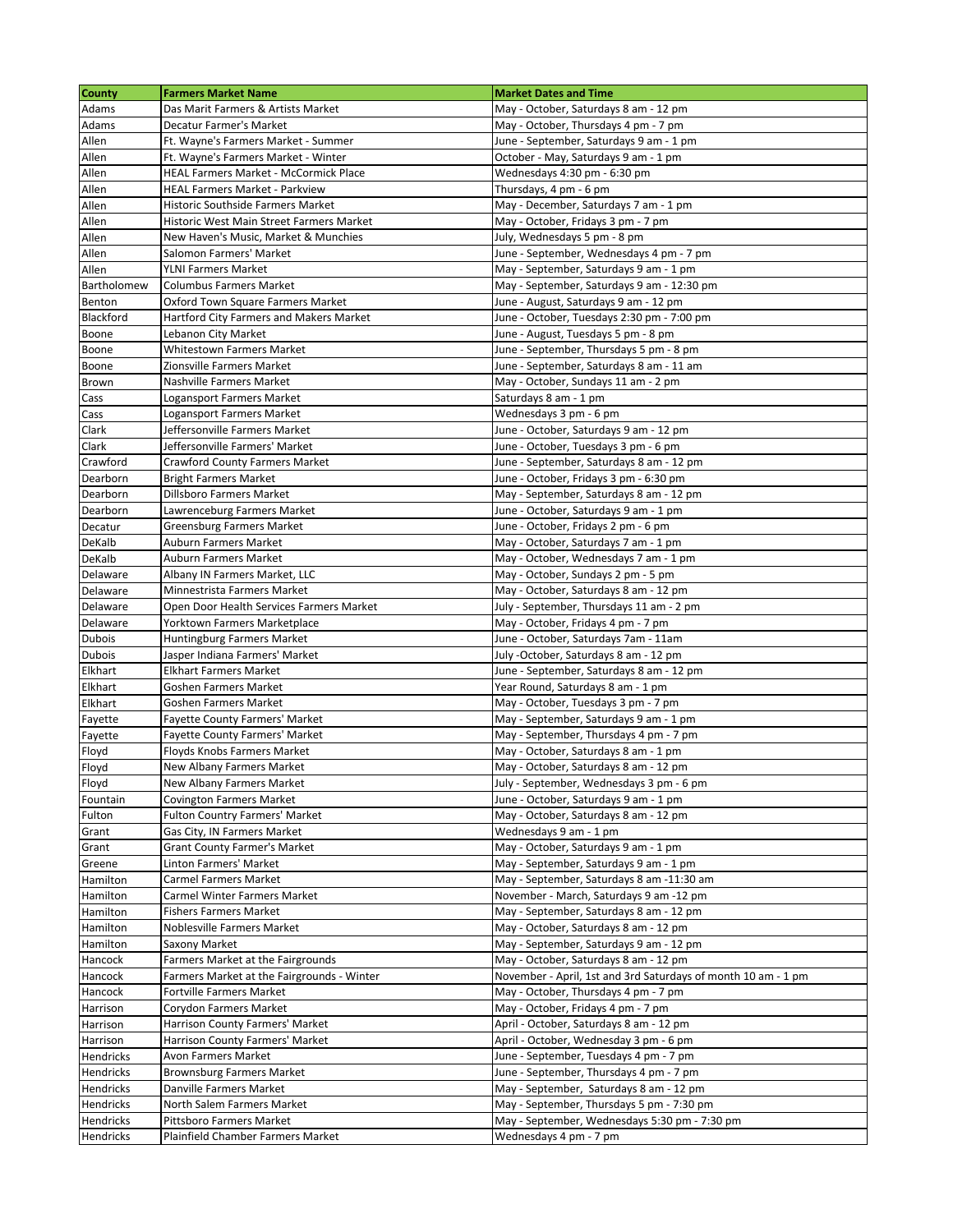| <b>County</b>                             | <b>Farmers Market Name</b>                                    | <b>Market Dates and Time</b>                                                           |
|-------------------------------------------|---------------------------------------------------------------|----------------------------------------------------------------------------------------|
| Henry                                     | <b>Henry County Farmers Market</b>                            | Saturdays 8 am - 12 pm                                                                 |
| Henry                                     | Middletown Farmers Market                                     | Fridays 4 pm - 8 pm                                                                    |
| Howard                                    | Kokomo Downtown Farmers Market                                | June - September, Saturdays 9 am - 1 pm                                                |
| Howard                                    | <b>Russiaville Farmers Market</b>                             | June - October, Sundays from 11 am - 3 pm                                              |
| Huntington                                | Huntington County Farmers Market                              | July - October, Wednesdays 4 m - 7 pm                                                  |
| Huntington                                | Roanoke Farmer's Market                                       | July - September, Saturdays 9 am - 1 pm                                                |
| Jackson                                   | Seymour Area Farmers Market                                   | May - October, Saturdays 8 am - 12 pm                                                  |
| Jackson                                   | Seymour Area Farmers Market                                   | June - September, Wednesdays 8 am - 12 pm                                              |
| Jasper                                    | Rensselaer Farmers Market                                     | July - August, Tuesdays 4 pm - 6 pm                                                    |
| Jasper                                    | Rensselaer Farmers Market                                     | May -September, Saturdays 7:30 am - 11:30 am                                           |
| Jay                                       | Portland Indiana Farmers Market                               | May - October, Saturdays 8 am - 12 pm                                                  |
| Jefferson                                 | Farmers Market of Madison, Indiana - Summer                   | April - October, Saturdays 8 am - 12 pm                                                |
| Jefferson                                 | Farmers Market of Madison, Indiana - Winter                   | November - March, Saturdays 10 am - 12 pm                                              |
| Jefferson                                 | The Farmers Market of Madison                                 | Summer - Saturdays 8 am - 12 pm, Winter - Saturdays 10 am - 12 pm                      |
| Jennings                                  | Jennings County/North Vernon Farmers Market - Summer          | Summer Months, Tuesday, Thursday, and Saturday 8 am - 1 pm                             |
| Jennings                                  | Jennings County/North Vernon Farmers Market - Winter          | Winter Months, Saturdays 10 am - 12 pm                                                 |
| Johnson                                   | Bargersville Farmers Market                                   | June - August, Wednesdays 5 pm - 7:30 pm                                               |
| Johnson                                   | <b>Edinburgh Farmers Market</b>                               | June - October, Thursdays 4 pm - 7 pm                                                  |
| Johnson                                   | Franklin Farmers Market                                       | July - October, Saturdays 8 am - 12 pm                                                 |
| Johnson                                   | Greenwood Indiana Farmers Market                              | May - October, Saturdays 8 am - 12 pm                                                  |
| Knox                                      | Vincennes Historic Farmers Market                             | May - October, Saturdays 8 am - 1 pm & Wednesdays 4 pm - 7:30 pm                       |
| Kosciusko                                 | Kosciusko County Farmers and Artisans Market                  | Saturdays 9 am - 1 pm                                                                  |
| Kosciusko                                 | <b>Mentone Community Farmers Market</b>                       | Saturdays 9 am - 12 pm                                                                 |
| Kosciusko                                 | <b>Pierceton Farmers Market</b>                               | June - September, Wednesdays 4 pm - 6 pm                                               |
| Kosciusko                                 | <b>Syracuse Farmers and Artisans Market</b>                   | May - September, Saturdays 9 am - 1 pm                                                 |
| LaGrange                                  | Howe Indiana Farmers Market                                   | May - Ocotber, Saturdays 7 am - 12 pm                                                  |
| LaGrange                                  | LaGrange Farmers Market                                       | June - October, Saturdays 8 am - 1 pm                                                  |
| LaGrange                                  | LaGrange Farmers Market                                       | May - October, Tuesdays 2 pm - 5 pm                                                    |
|                                           | Crown Point Farmers Market                                    | June - September, Saturdays 8 am - 1 pm                                                |
| Lake                                      | Hobart Summer Market on the Lake                              |                                                                                        |
| Lake                                      |                                                               | July - October, Thursdays 4 pm - 9 pm                                                  |
| Lake                                      | Lake County Eats Local - ArtHouse Farmers Market              | Fridays 3 pm - 6 pm                                                                    |
| Lake                                      | Lake County Eats Local - Methodist Hospital Market            | Fridays 10 am - 2 pm                                                                   |
| Lake                                      | Miller Beach Farmers Market                                   | Sundays 11 am - 1 pm                                                                   |
| Lake                                      | <b>Munster Community Market</b>                               | June - September, 1st and 3rd Tuesday of month 3 pm - 8 pm                             |
| Lake                                      | St. John Farmers Market                                       | Sundays 8 am - 1 pm                                                                    |
| LaPorte                                   | LaPorte Farmers Market                                        | May - October, Saturdays 8 am - 1 pm                                                   |
| LaPorte                                   | Michigan City Farmers Market                                  | May - October, Saturdays 8 am - 12 pm                                                  |
| Lawrence                                  | <b>Bedford Farmers Market</b>                                 | May - October, Saturdays 8 am - 12 pm                                                  |
| Madison                                   | Alexandria Farmers Market                                     | Fridays 3 pm - 7 pm                                                                    |
| Madison                                   | Anderson City Market                                          | May - October, Saturdays 8 am - 12 pm                                                  |
| Madison                                   | Frankton Town Market                                          | June - October, Sundays 2 pm - 5 pm                                                    |
| Madison                                   | Pendleton Farmers Market                                      | June - October, Saturdays 8 am - 12 pm                                                 |
| Marion                                    | <b>Binford Farmers Market</b>                                 | May - October, Saturdays 8 am - 12 pm                                                  |
| Marion                                    | Broad Ripple Farmers Market - Summer                          | May - October, Saturdays 8 am - 12 pm                                                  |
| Marion                                    | Broad Ripple Farmers Market - Winter                          | December - April, Saturdays 8 am - 12 pm                                               |
| Marion                                    | <b>Cumberland Farmers Market</b>                              | May - October, Saturdays 8 am - 12 pm                                                  |
| Marion                                    | Fort Ben Farmers Market                                       | June - October, Thursdays 4 pm - 7 pm                                                  |
| Marion                                    | Garfield Park Farmers Market                                  | May - October, Saturdays 9 am - 12:30 pm                                               |
| Marion                                    | Indy Winter Farmers Market                                    | November - April, Saturdays 9 am - 12:30 pm                                            |
| Marion                                    | Irvington Farmers Market                                      | June - October, 2nd Sunday of mouth 12 pm - 3 pm                                       |
| Marion                                    | Lineage Market at Historic Normandy Farms                     | May - October, Fridays 4 pm - 7 pm                                                     |
| Marion                                    | North Church Farmers Market                                   | July - September, 1st and 3rd Thursday of month 4 pm - 6:30 pm                         |
| Marion                                    | Original Farmers Market at City Market                        | May - October, Wednesdays 9:30 am - 1:30 pm                                            |
| Marion                                    | Pike Farmers Market                                           | June 18 - September 10, Saturdays 9 am - 12 pm                                         |
| Marion                                    | Southport Farmer's Market                                     | May - September, Thursdays 3 pm - 6 pm                                                 |
| Marion                                    | Southport Farmer's Market                                     | May - September, Tuesdays 10 am - 2 pm                                                 |
| Marion                                    | Speedway Farmers Market                                       | Thursdays, 4 pm - 7:30 pm                                                              |
| Marion                                    | The Market at White River State Park                          | May - July, First and Third Sundays 9:30 am $-$ 1:00 pm                                |
| Marshall                                  | Bourbon Farmers Market                                        | May-September, Tuesdays 6 pm - 8 pm                                                    |
| Marshall                                  | <b>Culver Farmers' Market</b>                                 | May - October, Saturdays 9 am - 1 pm                                                   |
|                                           | <b>Culver Farmers' Market</b>                                 | June - August, Tuesdays 5 pm - 7 pm                                                    |
|                                           |                                                               |                                                                                        |
|                                           |                                                               |                                                                                        |
|                                           | Culver Winter Farmers' Market                                 | November - April, 1st; 3rd; and 5th Saturday of month 9 am - 1 pm                      |
| Marshall<br>Marshall<br>Marshall<br>Miami | <b>Plymouth Farmers Market</b><br>Miami County Farmers Market | May - October, Saturdays 7:30 am - 11:30 am<br>June - September, Saturdays 9 am - 1 pm |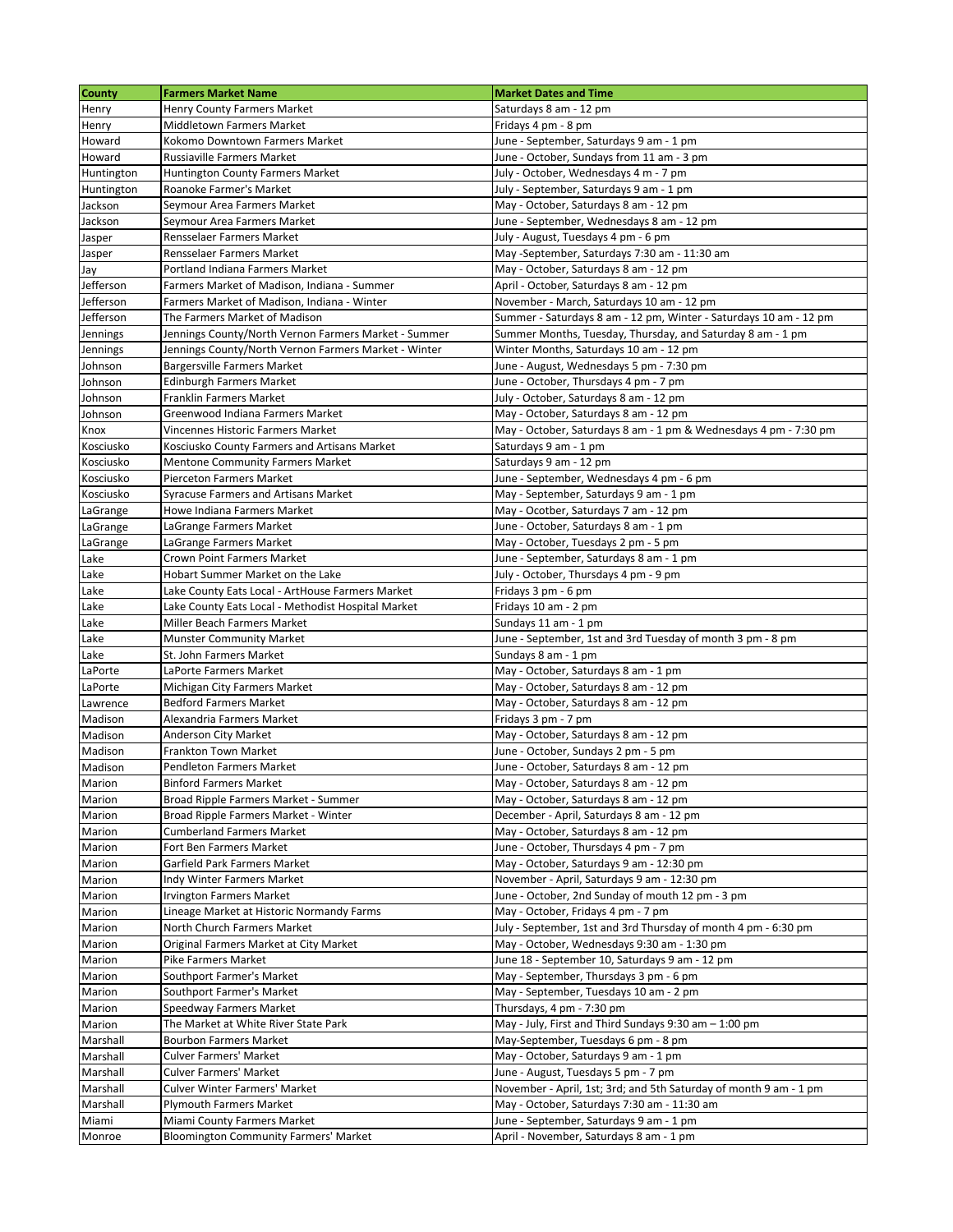| <b>County</b>         | <b>Farmers Market Name</b>                                        | <b>Market Dates and Time</b>                                                                  |
|-----------------------|-------------------------------------------------------------------|-----------------------------------------------------------------------------------------------|
| Monroe                | <b>Bloomington Community Farmers' Market</b>                      | June - September, Tuesdays 4 pm - 8 pm                                                        |
| Monroe                | Bloomington Winter Farmers' Market                                | December - March, Saturdays 9 am - 12:30 pm                                                   |
| Monroe                | People's Cooperative Market                                       | Saturdays 8 am - 1 pm                                                                         |
| Monroe                | Smithville Farmers Market                                         | Saturdays 8 am - 12 pm                                                                        |
| Monroe                | Sobremesa Farm Market                                             | April - December, Sundays 11 am - 4 pm                                                        |
| Monroe                | <b>Woolery Farmers' Market</b>                                    | April - September, Saturdays 8 am - 12 pm                                                     |
| Montgomery            | Crawfordsville Farmers Market                                     | Saturdays 8 am - 1 pm                                                                         |
| Morgan                | Morgan County Farmers Market - Martinsville                       | May - September, Saturdays 9 am - 1 pm                                                        |
| Morgan                | Morgan County Farmers Market - Mooresville                        | May - September, Tuesdays 3 pm - 6 pm                                                         |
| Noble                 | Kendallville Farmers Market                                       | June - September, Every Other Saturday 8 am - 11 am                                           |
| Noble                 | Ligonier Farmers Market                                           | May - October, Saturdays 8 am - 2 pm                                                          |
| Orange                | Orange County HomeGrown - Orleans                                 | May - October, Saturdays 8 am - 12 pm                                                         |
| Orange                | Orange County HomeGrown - Valley/French Lick Market               | May - October, Tuesdays 9 am - 1 pm                                                           |
| Owen                  | Owen County Farmers Market - Summer                               | May - October, Saturdays 8:30 am - 12:30 pm                                                   |
| Owen                  | Owen County Farmers Market - Winter                               | December - February, Saturdays 8:30 am - 12:30 pm                                             |
| Parke                 | Parke County Farmer's Market                                      | June - October, Saturdays 9 am - 1 pm                                                         |
| Perry                 | Tell City Farmer's Market<br>Tell City Farmer's Market            | June - October, Saturdays 8 am - 10 am<br>June - October, Tuesdays 4 pm - 6 pm                |
| Perry<br>Porter       | Chesterton's European Market                                      | May - October, Saturdays 8 am - 2 pm                                                          |
| Porter                | Coffee Creek Farmers Market                                       | April 20 - November 2, Wednesdays 3 pm - 7 pm                                                 |
| Porter                | Portage Market on the Square                                      | July - September, Fridays 3 pm - 9 pm                                                         |
| Porter                | Valparaiso Market - Saturday                                      | June - October, Saturdays 9 am - 1 pm                                                         |
| Porter                | Valparaiso Market - Tuesday                                       | June - October, Tuesdays 9 am - 1 pm                                                          |
| Posey                 | New Harmony Farmers Market                                        | April - November, Saturdays 9 am - 12 pm                                                      |
| Posey                 | Wadesville Farmers Market                                         | Thursdays 3 pm - 6 pm                                                                         |
| Pulaski               | Pulaski County Farmers' Market - Francesville                     | June - September, Thursdays 5 pm - 7 pm                                                       |
| Pulaski               | Pulaski County Farmers' Market - Winamac                          | June - September, Saturdays 9 am - 12 pm                                                      |
| Putnam                | Bainbridge Farmers' Market                                        | Wednesdays 4 pm - 7 pm                                                                        |
| Putnam                | Cloverdale Farmers Market                                         | May - September, Saturdays 8 am - 12 pm                                                       |
| Putnam                | Greencastle Farmers' Market                                       | May - October, Saturdays 8 am - 12 pm                                                         |
| Randolph              | Winchester Farmers' Market                                        | May - September, Saturdays 9 am - 1 pm                                                        |
| Ripley                | <b>Batesville Farmers Market</b>                                  | May - October, Saturdays 8 am - 11 am                                                         |
| Ripley                | <b>Batesville Farmers Market</b>                                  | July 4th - Labor Day, Wednesdays 3:00 pm - 6:00 pm                                            |
| Ripley                | Market on the Square Versailles                                   | Saturdays 9 am - 12 pm                                                                        |
| Rush                  | Heart of Rushville's Farmers & Artisans Market                    | May - October, Saturdays 9 am - 12:30 pm                                                      |
| Rush                  | Knightstown Farmers' Market                                       | June - October, Saturdays 8 am - 12 pm                                                        |
| Scott                 | <b>Scott County Farmers Market</b>                                | May - September, Saturdays 8 am - 12 pm                                                       |
| Shelby                | <b>Shelby County Farmers Market</b>                               | May - September, Saturdays 8 am - 12 pm                                                       |
| St. Joseph            | Mishawaka Farmers Market                                          | May - September, Sundays 11 am - 3 pm                                                         |
| St. Joseph            | Purple Porch Co-Op Farmer's Market                                | Wednesdays 5 pm - 7:30 pm                                                                     |
| St. Joseph            | River Valley Farmers Market                                       | Saturdays 7 am - 3 pm                                                                         |
| St. Joseph<br>Steuben | South Bend Farmers Market<br><b>Steuben County Farmers Market</b> | Tuesdays, Thursdays, Fridays & Saturdays 7 am - 3 pm<br>May - October, Saturdays 8 am - 12 pm |
| Steuben               | <b>Steuben County Farmers Market</b>                              | July - October, Wednesdays 8 am - 12 pm                                                       |
| Sullivan              | Central Market - Sullivan, IN                                     | June - September, Tuesdays 4 pm - 8 pm                                                        |
| Tippecanoe            | Lafayette Farmers Market - Downtown                               | May - October, Saturdays 8 am - 12:30 pm                                                      |
| Tippecanoe            | Lafayette Farmers Market- Purdue                                  | May - October, Thursdays 11 am - 3 pm                                                         |
| Tippecanoe            | West Lafayette Farmers Market                                     | May - October, Wednesdays 3:30 pm - 7 pm                                                      |
| Tippecanoe            | West Lafayette Farmers Market                                     | May - October, Wednesdays 3:30 pm - 7:00 pm                                                   |
| Tipton                | Tipton County Farmers and Artisans Market                         | Saturdays 9 am - 12 pm                                                                        |
| Union                 | Liberty Indiana Farmers Market                                    | June - September, Saturdays, 9 am - 12 pm                                                     |
| Vanderburg            | Evansville Farmers Market - Virtual                               | Virtual Market for 2020                                                                       |
| Vanderburgh           | Franklin Street Bazaar                                            | May - August, Saturdays 9 am - 1 pm                                                           |
| Vanderburgh           | Market on Main EVV                                                | June - September, Wednesdays 9:30 am - 1:30 pm                                                |
| Vigo                  | Terre Haute Farmers Market - Summer                               | June - October, Saturdays 8 am - 12 pm                                                        |
| Vigo                  | Terre Haute Farmers Market - Winter                               | November - May, 1st Saturday of month 9 am - 1 pm                                             |
| Wabash                | North Manchester Farmers Market                                   | Saturdays 8 am - 12 pm                                                                        |
| Wabash                | Wabash Farmers Market                                             | May - September, Saturdays 8 am - 12 pm                                                       |
| Warrick               | Historic Newburgh Farmers Market                                  | September, Fridays 4 pm - 7 pm                                                                |
| Warrick               | Historic Newburgh Farmers Market                                  | July - October, Saturdays 8 am - 12 pm                                                        |
| Warrick               | Warrick County Farmers' Market                                    | June - October, Saturdays 7:30 am - 12 pm                                                     |
| Washington            | <b>Washington County Farmers Market</b>                           | June - October, Saturdays 8:30 am - 12:30 pm                                                  |
| Wayne                 | <b>Richmond Farmers Market</b>                                    | May - October, Saturdays 8 am - 12 pm                                                         |
| Wayne                 | <b>Richmond Farmers Market</b>                                    | July - September, Tuesdays 4 pm - 7 pm                                                        |
| Wayne                 | Richmond Farmers Market - Winter                                  | November - April, Saturdays 10 am - 1 pm                                                      |